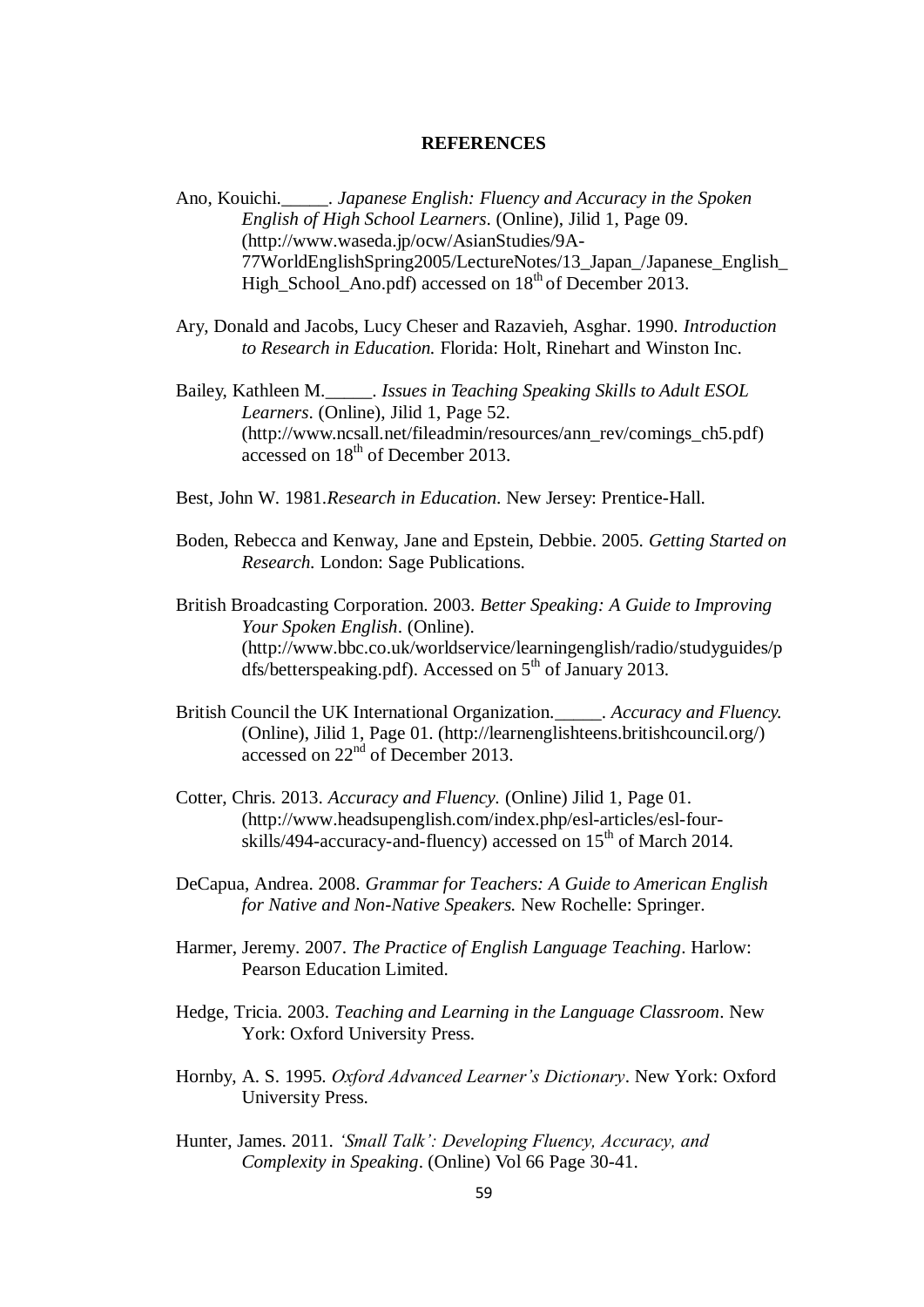(http://eltj.oxfordjournals.org/content/66/1/30.abstract) accessed on  $5<sup>th</sup>$  of January 2013.

- Koizumi, Rie. 2005. *Relationships Between Productive Vocabulary Knowledge and Speaking Performance of Japanese Learners of English at the Novice Level (A Dissertation Submitted to the University of Tsukuba in Partial Fulfillment of the Requirements for the Degree of Doctor of Philosophy in Linguistics).* (Online) Jilid 1, Page 20. (http://www.academia.edu) accessed on  $30<sup>th</sup>$  of October 2013.
- Miguelbengoa. 2011. *Teaching Speaking: Fluency of Accuracy*. (Online). (http://miguelbengoa.com/elt/?p=693). Accessed on  $29<sup>th</sup>$  of March 2014.
- Muijs, Daniel. 2004. *Quantitative Research in Education*. London: Sage Publications.
- Nakagawa, Katsuhiko.\_\_\_\_\_. *Teaching Speaking: From Accuracy vs. Fluency to Accuracy plus Fluency*. (Online), Jilid 1, Page 01. (http://www.geocities.co.jp/Berkeley/9546/index.html) accessed on 22nd of December 2013.

Nasution. 2006. *Metode Research (Penelitian Ilmiah)*. Jakarta: Bumi Aksara.

- Nilsson, Eva. 2012. *A Comparison of the Effects of Accuracy Vs Fluency Based Tasks on Student Motivation, Self-confidence, Accuracy and Fluency*. (Online). (http://www.divaportal.org/smash/get/diva2:526221/FULLTEXT01.pdf). Accessed on 29<sup>th</sup> of March 2014.
- Pongsiriwet, Charuporn. 2001. *Relationship among Grammatical Accuracy, Discourse Features, and the Quality of Second Language Writing: The Case of Thai EFL Learners (Dissertation submitted to the College of Human Resources and Education at West Virginia University in partial fulfillment of the requirements for the degree of Doctor of Education in Curriculum and Instruction).* (Online).  $(\text{http://202.28.199.34/multim/3022059.pdf})$ . Accessed on 30<sup>th</sup> of October 2013.
- Porcino and Finardi. 2012. *The Tension between Accuracy and Fluency of L2 Speech: Evidence from Communicative Tasks.* (Online). (http://revistas.pucsp.br/index.php/esp/article/download/17479/12995)  $\frac{1}{\text{accessed on 29}}$  of March.
- Priyanto, Agus and Amin L, Lies. 2013. *The correlation between English Grammar Competence and Speaking Fluency of Eleventh Grade Students in SMAN 1 Sidoarjo*. (Online). (http://ejournal.unesa.ac.id). Accessed on  $11<sup>th</sup>$  of March 2014.